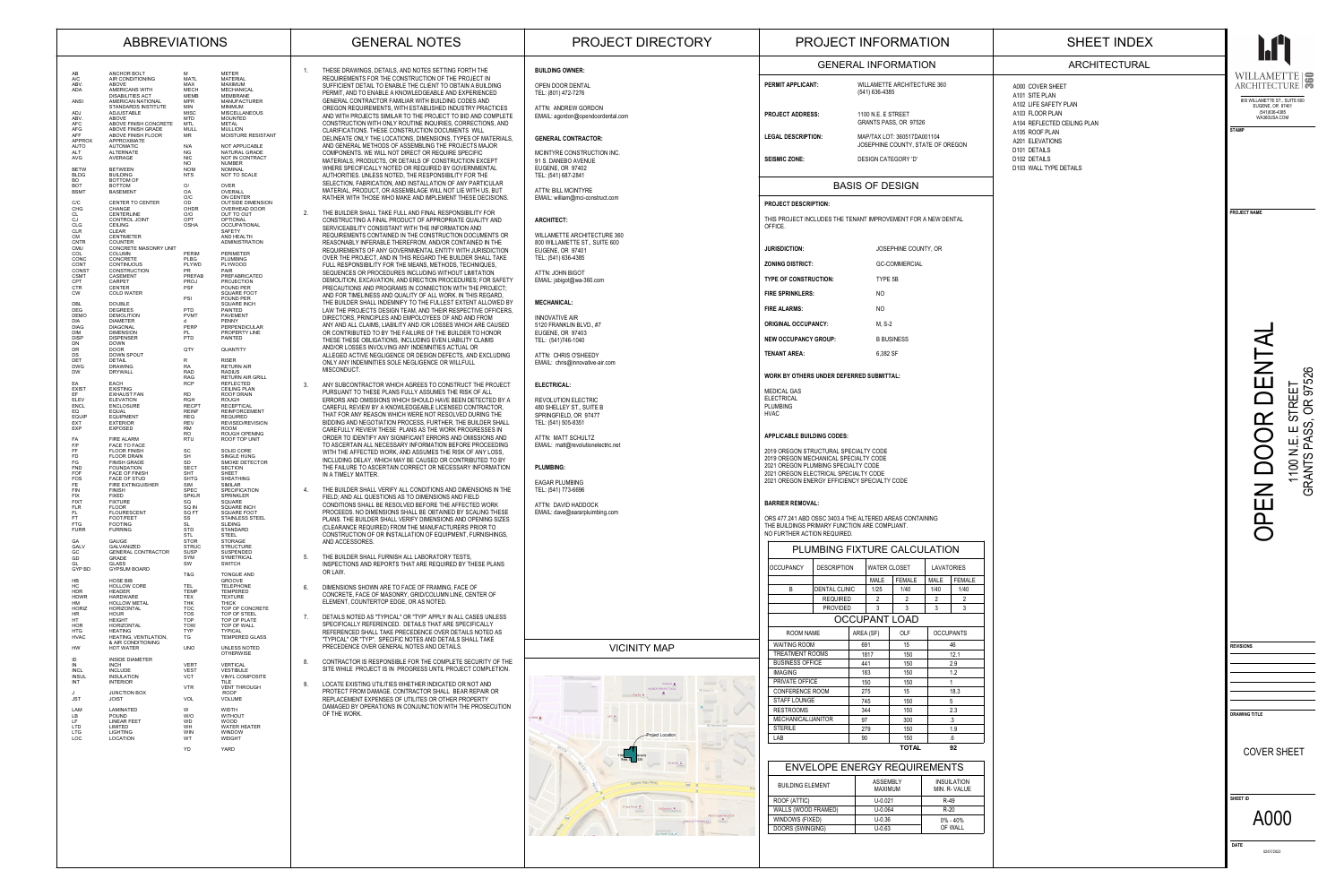



**N**

 $\sim 1$ 

0 8' 16 32' '

|     | <b>STAMP</b>            | <b>Ary</b><br>WILLAMETTE<br>800 WILLAMETTE ST., SUITE 600<br>EUGENE, OR 97401<br>(541) 636-4385<br>WA360USA.COM | 360                                    |
|-----|-------------------------|-----------------------------------------------------------------------------------------------------------------|----------------------------------------|
|     | <b>PROJECT NAME</b>     |                                                                                                                 |                                        |
|     |                         |                                                                                                                 | NTS PASS, OR 97526<br>00 N.E. E STREET |
|     |                         |                                                                                                                 |                                        |
|     | <b>REVISIONS</b>        |                                                                                                                 |                                        |
|     | <b>DRAWING TITLE</b>    |                                                                                                                 |                                        |
|     |                         | <b>SITE PLAN</b>                                                                                                |                                        |
|     | SHEET ID<br><b>DATE</b> | A101                                                                                                            |                                        |
| 64' |                         | 02/07/2022                                                                                                      |                                        |



DIAGRAMATIC ONLY. NOT TO BE USED AS AN ACCURATE SURVEY.

f KARA <u>XXXXXXXXX</u>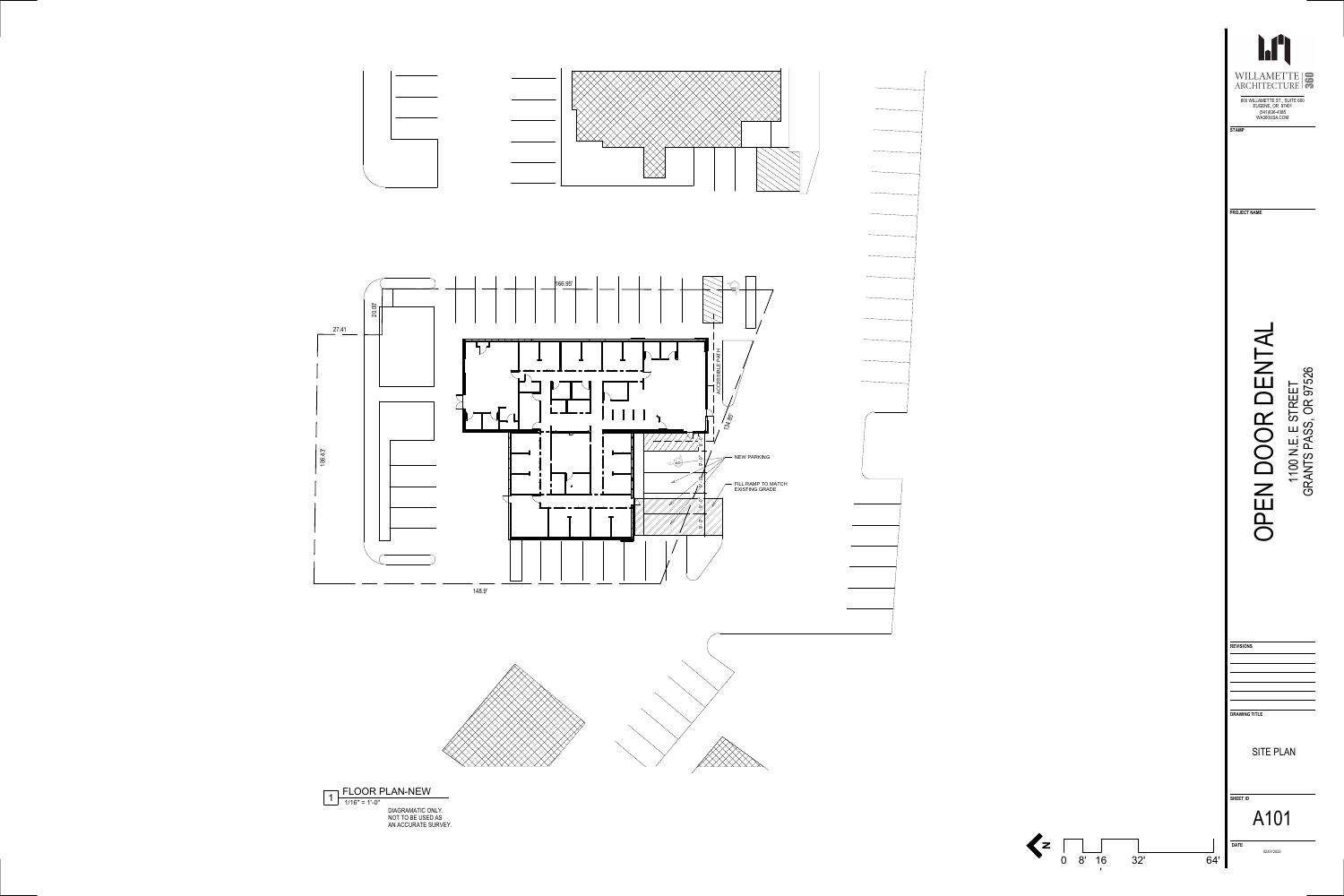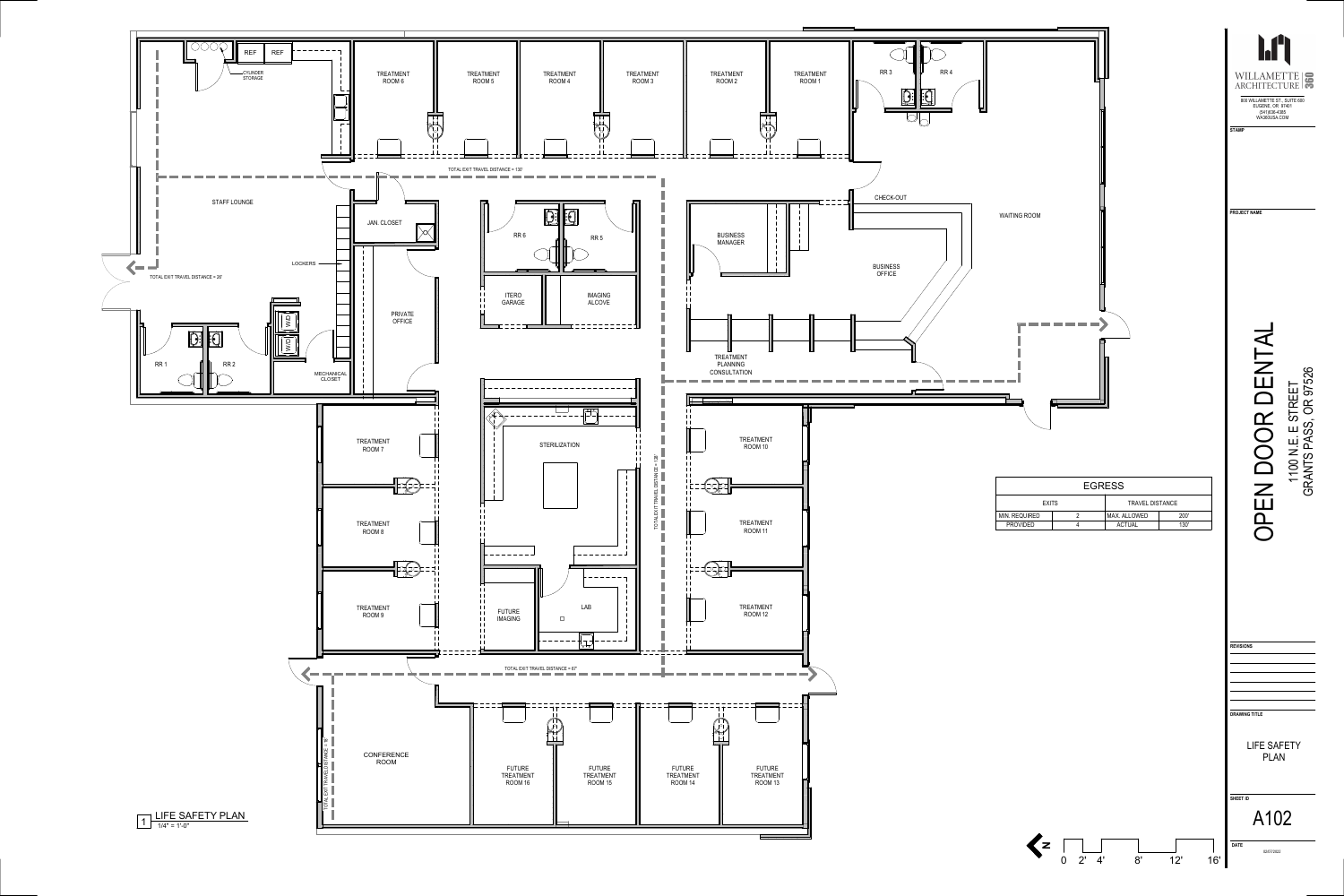

| <b>FLOOR PLAI</b> |  |  |
|-------------------|--|--|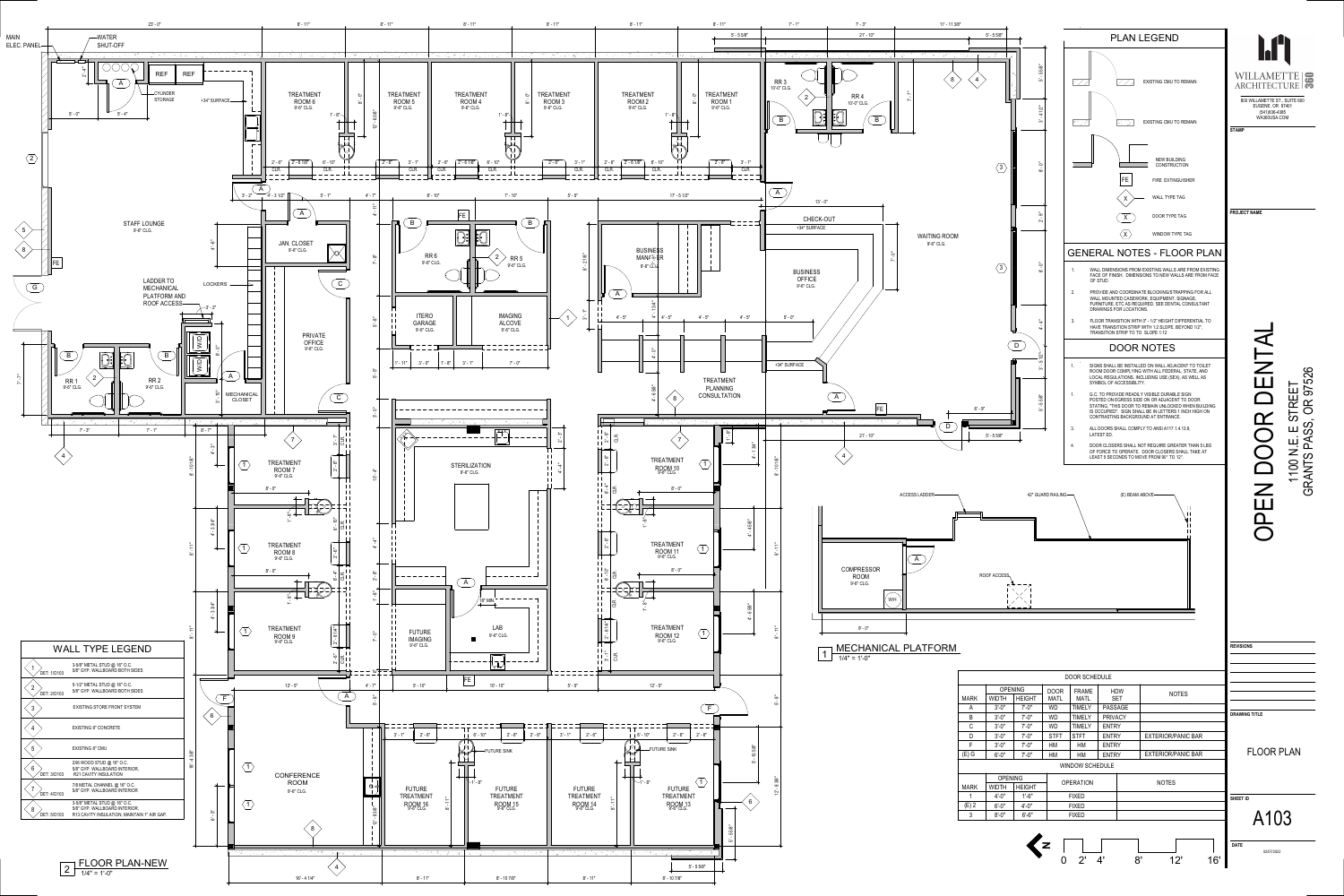

# RCP SYMBOL LEGEND NEW GYPSUM BOARD CEILING NEW 2'-0" x 4'-0" SUSPENDED ACT CEILING NEW 2X4 LED LAY IN LIGHT FIXTURE NEW 2X2 LED LAY IN LIGHT FIXTURE  $\circledcirc$ NEW 6" LED RECESSED LIGHT FIXTURE, SEE ELEC  $\bigotimes$ NEW EMERGENCY LIGHT FIXTURE / ILLUMINATED EXIT SIGN, SEE ELEC EMERGENCY LIGHTING EMGENERAL RCP NOTES 1. ALL FINISH CEILING HEIGHTS ARE RELATIVE TO FINISHED FLOOR, U.N.O. 2. CENTER LIGHT FIXTURES/J BOXES IN ROOM/CEILING TILE, U.N.O.

OPEN DOOR DENTAL يسدد NENTAL 1100 N.E. E STREET<br>GRANTS PASS, OR 97526 GRANTS PASS, OR 97526 1100 N.E. E STREET  $\alpha$ OO **DENDE** 

# **TERR** WILLAMETTE 800 WILLAMETTE ST., SUITE 600 EUGENE, OR 97401 (541)636-4385 WA360USA.COM **STAMP**



- 
- 3.PROVIDE AND COORDINATE BLOCKING/STRAPPING FOR ALL CEILING
- AND WALL MOUNTED EQUIPMENT, SIGNAGE, ETC.
- 4. SEE HVAC PLAN TO COORDINATE CEILING DIFFUSERS, GRILLES, AND FAN LOCATIONS (SHOWN ON THIS DRAWING FOR LOCATION ONLY)
- 5. ALL CEILING SUSPENSION SYSTEM AND METAL STUD MATERIAL THICKNESS IS DESIGN-BUILD. CONTRACTOR TO COORDINATE METAL STUD MATERIAL THICKNESS AND SPACING OF INDIVIDUAL ELEMENTS TO MEET ALLOWABLE LIMIT CRITERIA. ALL CEILING CONSTRUCTION TO BE IN ACCORDANCE WITH CISCA STANDARD FOR SEISMIC ZONES 3 AND 4 WITH MODIFICATIONS AS NOTED IN ASCE 7-10 STANDARD.
- 6. LATERAL FORCE BRACING IS REQUIRED FOR CEILINGS OVER 1,000 SF PER OREGON STATEWIDE CODE INTERPRETATION NO. 10-01 CONSTRUCTION REQUIREMENTS OR SUSPENDED CEILING SYSTEMS.
- 7. ALL LIGHT SWITCHES TO HAVE OCCUPANCY SENSORS TO COMPLY WITH SECTION 505.2 "INTERIOR LIGHTING CONTROLS (MANDATORY)" FROM THE 2014 OREGON EFFICIENCY SPECIALTY CODE.

**N**

0 2' 4' 8' 12' 16'

**PROJECT NAME**

| <b>REVISIONS</b>     |
|----------------------|
|                      |
|                      |
|                      |
|                      |
|                      |
|                      |
| <b>DRAWING TITLE</b> |
|                      |
|                      |
| <b>REFLECTED</b>     |
| <b>CEILING PLAN</b>  |
|                      |
|                      |
|                      |
|                      |
| <b>SHEET ID</b>      |

|  | Λ |  |
|--|---|--|

**DATE** 02/07/2022

A104

1/4" = 1'-0"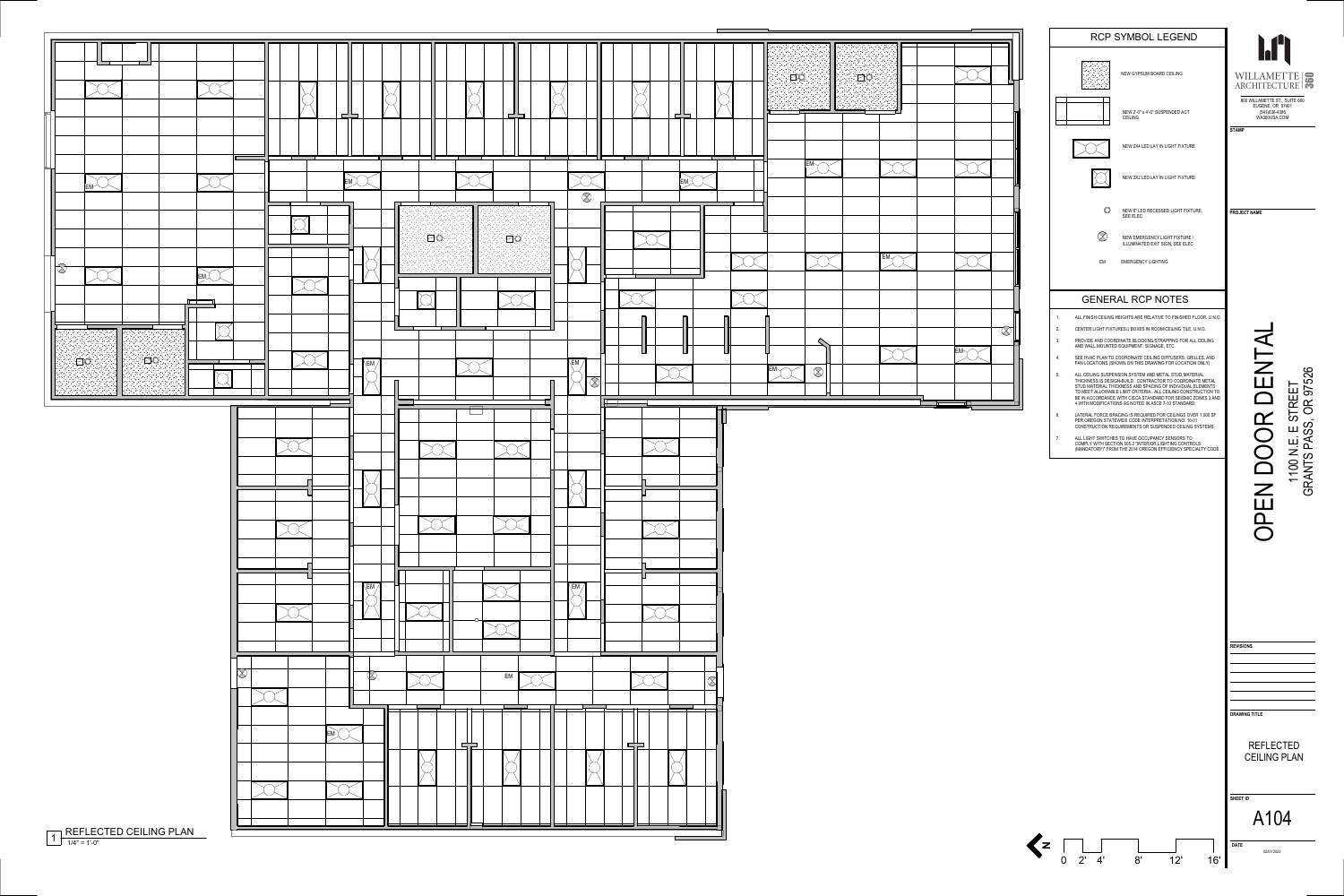NEW PARAPET



OPEN DOOR DENTAL DENTAI 1100 N.E. E STREET<br>GRANTS PASS, OR 97526 1100 N.E. E STREET OPEN DOOR



EXISTING PARAPET







GRANTS PASS, OR 97526



WA360USA.COM

**STAMP**

**PROJECT NAME**

| <b>REVISIONS</b>     |  |  |
|----------------------|--|--|
|                      |  |  |
|                      |  |  |
|                      |  |  |
|                      |  |  |
|                      |  |  |
|                      |  |  |
|                      |  |  |
| <b>DRAWING TITLE</b> |  |  |
|                      |  |  |
|                      |  |  |
|                      |  |  |

**SHEET ID**

ROOF PLAN

**DATE** 02/07/2022

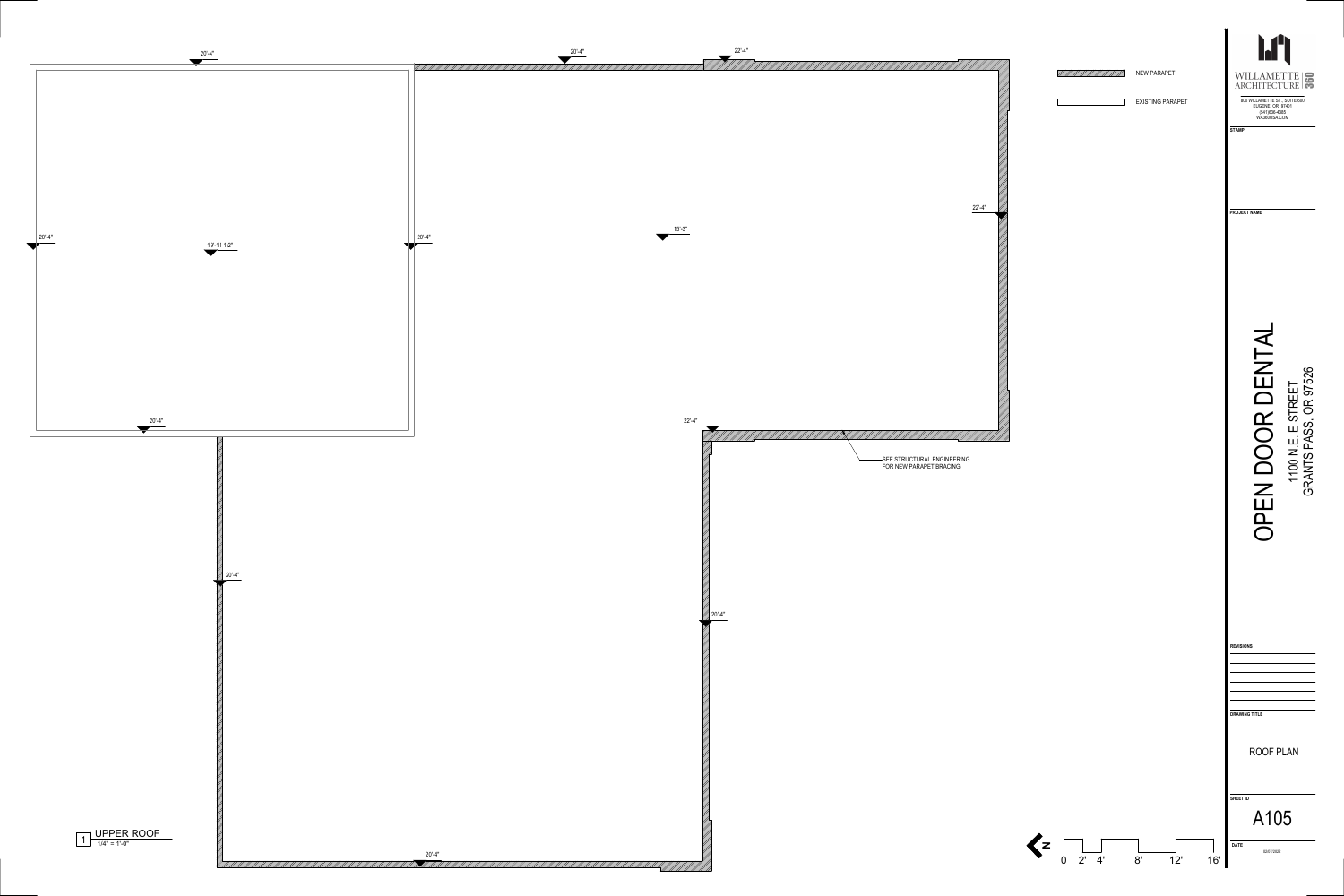

 $\bar{}$ ما 'ო "

3 D102

FLOOR 1

0' - 0"



 $\bigodot$ 







0 4' 8' 16' 24' 32'

OPEN DOOR DENTAL

OPEN DOOR

DENTAL

1100 N.E. E STREET

1100 N.E. E STREET<br>GRANTS PASS, OR 97526

GRANTS PASS, OR 97526

**PROJECT NAME**

**REVISIONS**

**DRAWING TITLE**

**DATE**

# **SHEET ID** ELEVATIONS A201

02/07/2022

1/8" = 1'-0"

WEST ELEVATION

 $4 + 10^{10} + 410^{11}$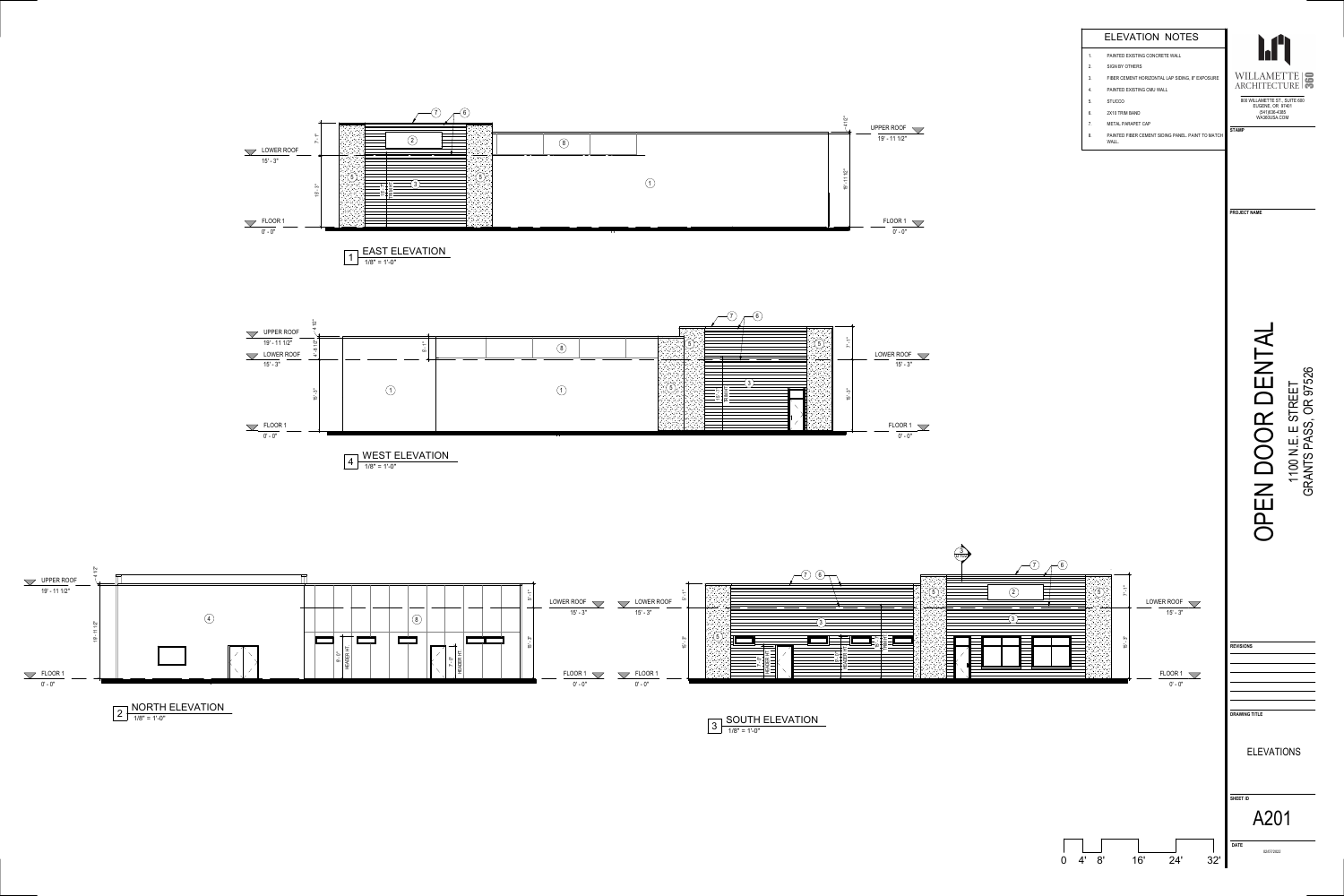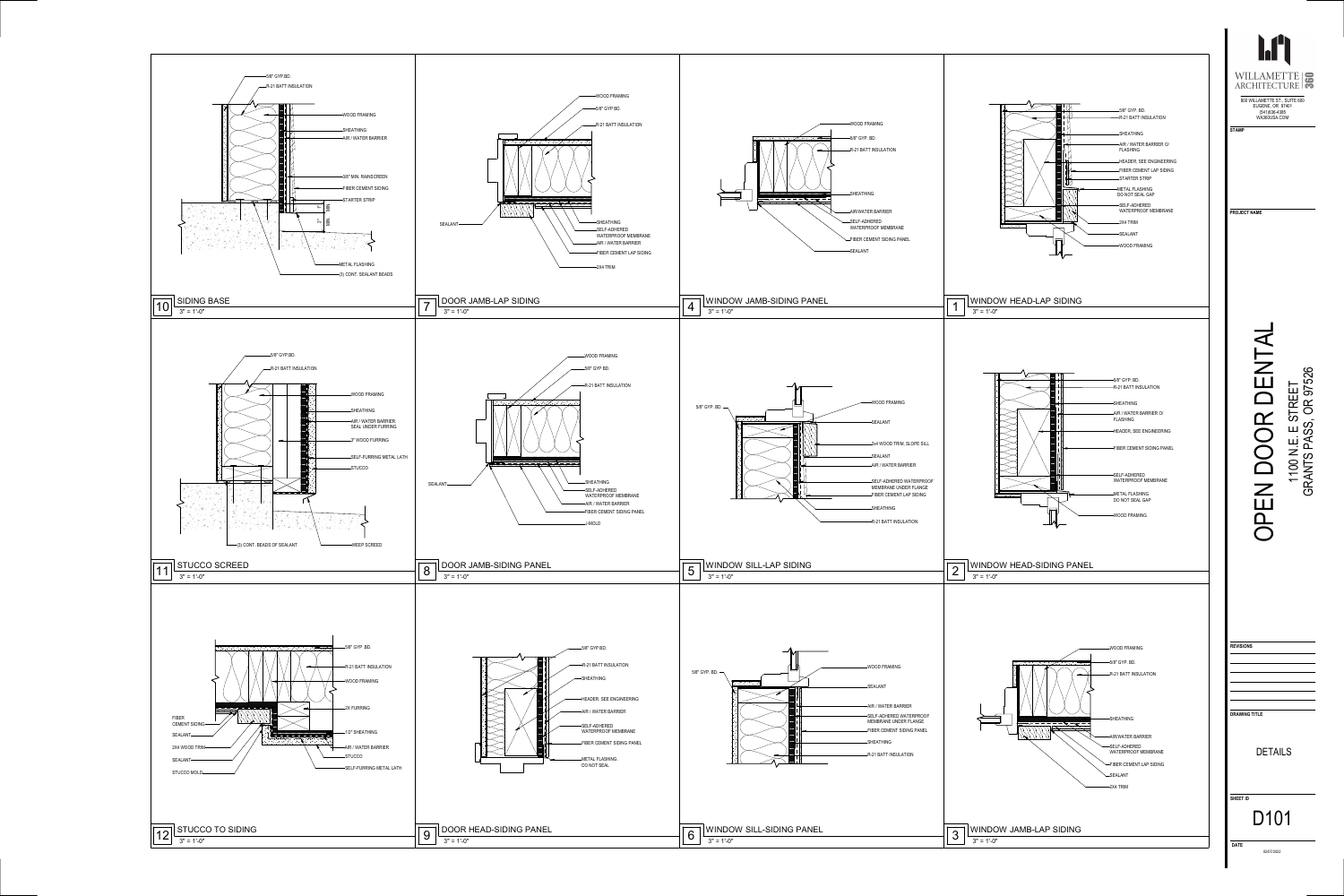

## ACCESSIBLE RESTROOM